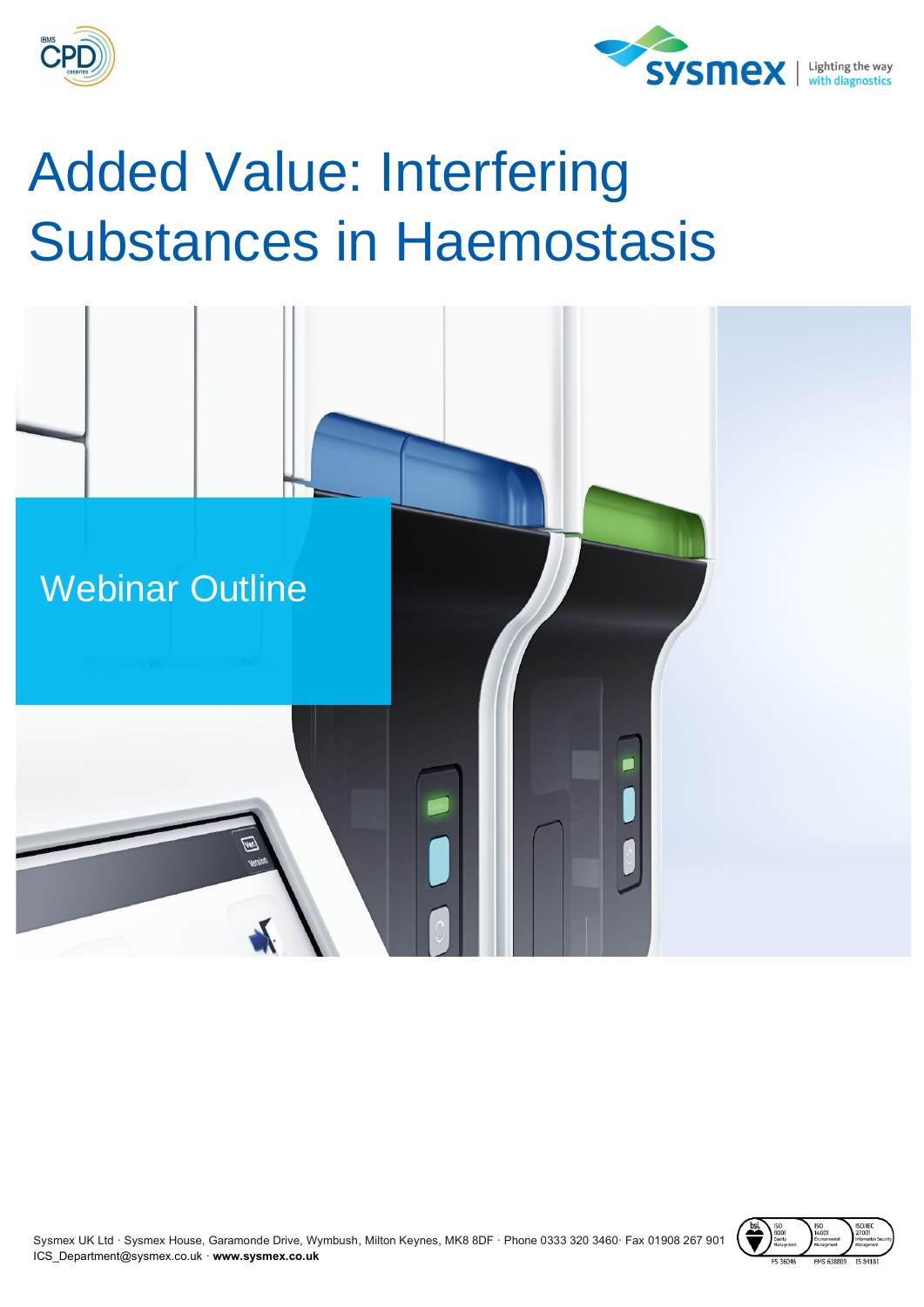



## Sysmex Added Value: Interfering Substances in Haemostasis

Dear Customer,

Thank you for registering your attendance for the Added Value: Multi-Dilution Analysis webinar.

## **Information:**

*This webinar will cover why interfering substances present specific problems within Haemostasis samples. Content will include how these can be detected and, in some cases, how they can be overcome utilising CN-Series technology.* 

*Target group: LaboratoryScientists wishing to gain a basic knowledge of the issues arising from interfering substances in haemostasis samples.*

Please see below a short summary of the topics that will be covered:

Pre-analytical variables

- » Sample collection.
- » Sample transport.
- » Sample processing.

What are interferences and how do they affect haemostasis investigations?

- » Haemolysis.
- » Icterus.
- » Lipaemia.
- What the guidelines say...
	- **National**
	- » International

Methods of assessing levels of interfering substances.

- » Spiked samples.
- » Freeze thaw.
- » Mechanical manipulation of samples.
- » Paired samples

Reducing the effect of interfering substances

- » Wavelength switch
- » Gain switch
- » Test specific thresholds

A short feedback form will be sent following your attendance at the webinar. As part of our ongoing commitment to our customers, we continually look to improve our educational resources to ensure